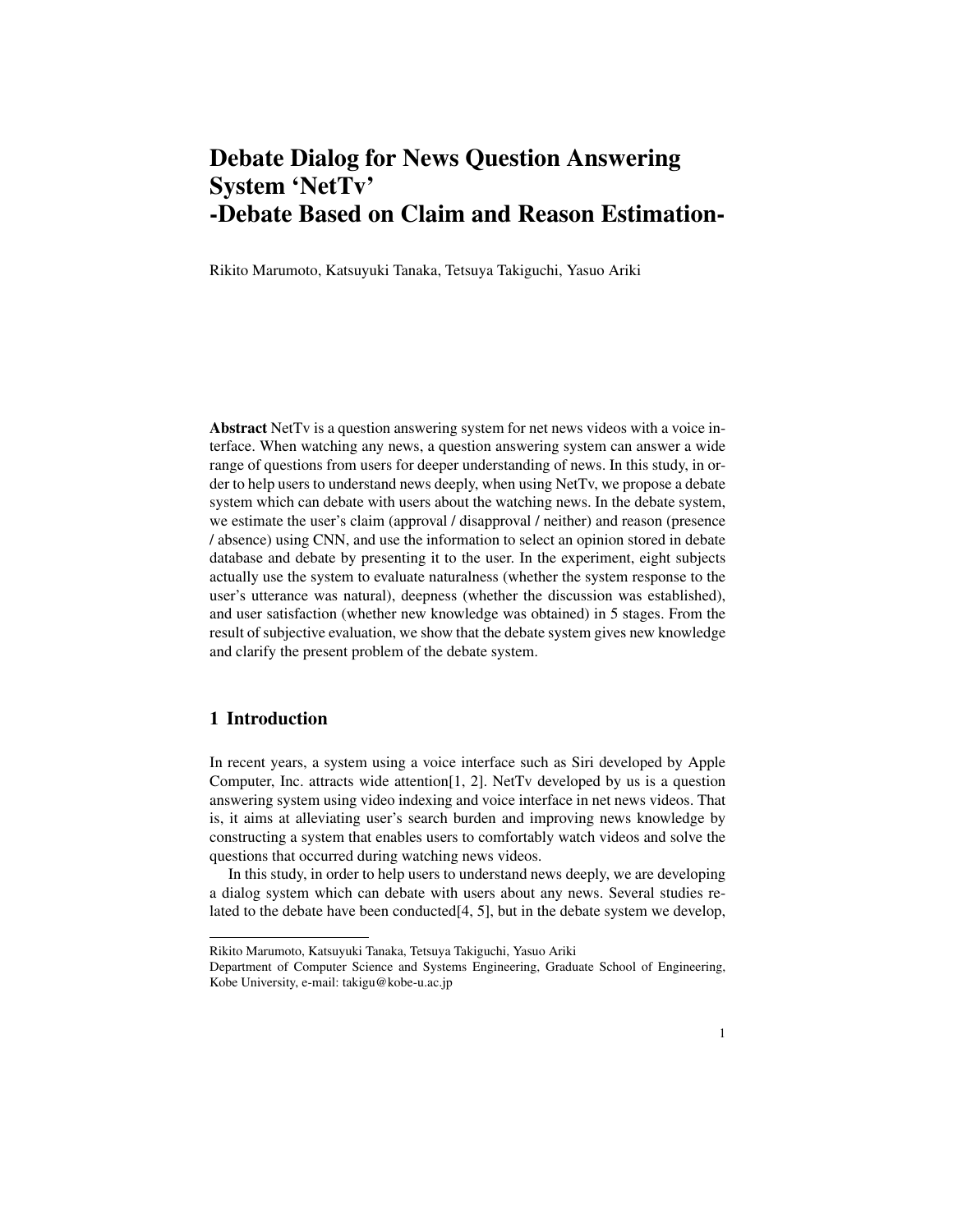

Fig. 1 NetTv architecture

the user's claim (approval/disapproval/neither) and reason (presence/absence) are estimated through the dialog. Thereafter, our system presents its opinion against the user's claim by retrieving approval or disapproval opinions from the debate database for the discussing agenda. In the system, CNN model[3] is used for claim and reason estimation.

## 2 Overview of NetTv

NetTv driven by users aims to retrieve information and answer questions from users via speech recognition in a dynamically changing environment day by day. As shown in Fig. 1, the NetNews module and the QA (Question Answering) module play a key role.

In the NetNews module, text information on the website is used as metainformation for the news being broadcast on the net, and by indexing the metadata to the news, voice search is enabled. In order to keep up with rapid changes of news content, the links and detailed articles are automatically collected from news sites. Then the index tables of URLs, movies, headers and words of detailed articles are created. Using these four index tables, voice search is achieved by using keywords.

In the NetTv system, to answer a wide range of questions from users, a question answering module is constructed. In the QA module, after question type is estimated to the question from the user, corresponding processing for each question type is performed and the answer is returned to the user. We prepared four question types; *factoid type*, *definition type*, *why type* and *how type*. For the *factoid type* question,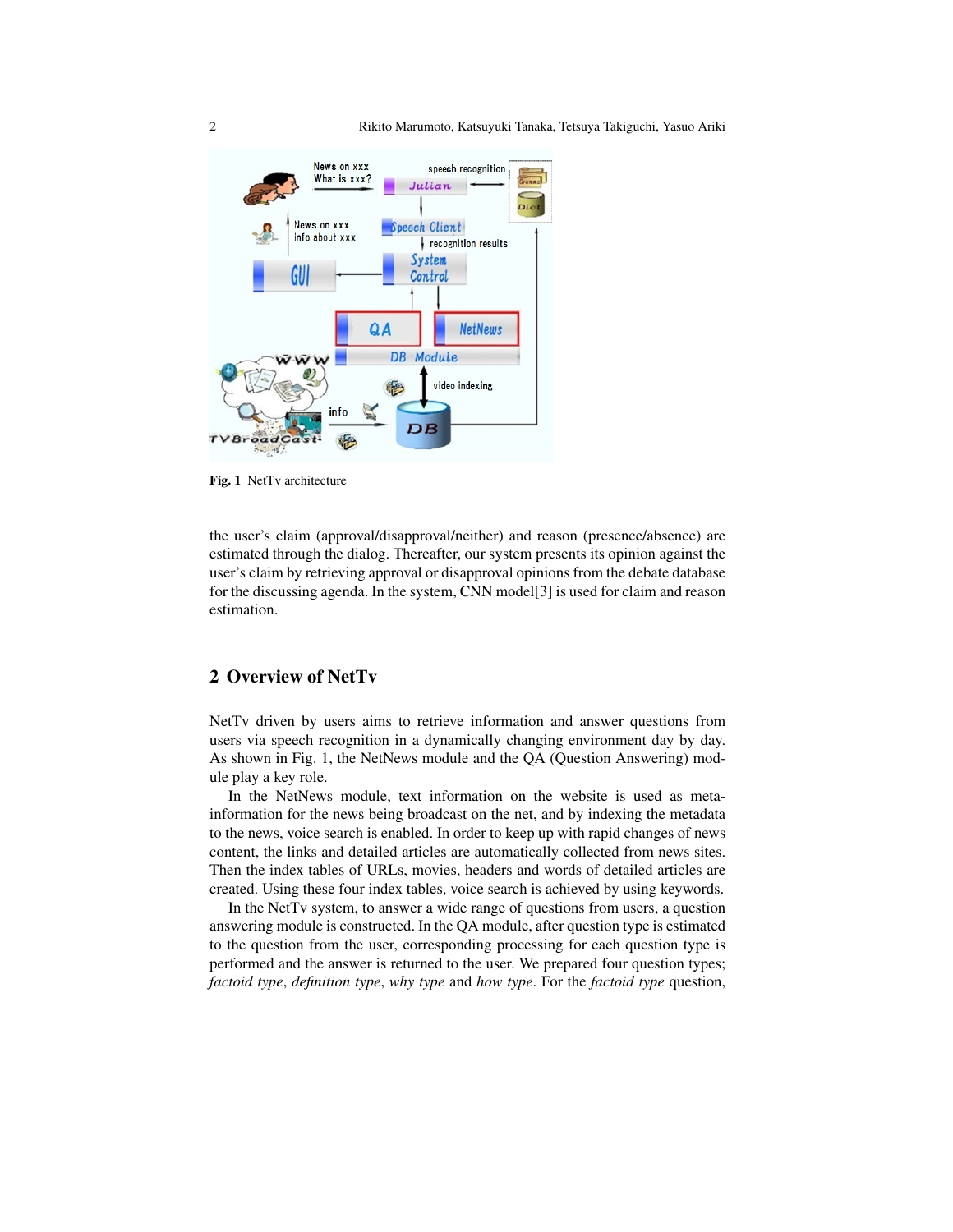Debate Dialog for News Question Answering System 'NetTv' 3



Fig. 2 Debate system architecture

answers are retrieved using Knowledge Q & A API published by NTT docomo. For the *definition type* question, the summary sentence described in Wikipedia is extracted and returned to the user as an answer. For the *why type* question, the answer is extracted based on existing study[6] and returned to the user. NetTv does not implement *how type* question answering at present.

In this paper, we extended the NetTv to have a debate function which enabled it to debate with the user on an agenda chosen by the user. In this paper, we focus on this debate system.

## 3 Debate System

Debate is contention in argument where opinions are in conflict with each other. Therefore, in this study, as shown in Fig. 2, the LU (Language Understanding) module estimates the user's claim (approval/disapproval/neither) and reason (presence/absence) on an agenda that the user selected before starting the debate. Thereafter, the DM (Debate Management) module decides the opinion that is against the user's claim (disapproval if the user's claim is approval) and debates with the user by presenting it. In order to present the opinion to the user, approval and disapproval opinions on any agenda are automatically collected from WWW in advance, and the debate database is constructed.

## *3.1 Language Understanding*

The LU module estimates the user's claim (approval / disapproval / neither) and reason (presence/absence). In this study, it is estimated based on the CNN model proposed by Shi[3]. Fig. 3 shows the CNN model architecture. The input data are news Tweets of the Sankei newspaper official account and the paired Replies to them acquired by Twitter API. In the CNN model, each word in Tweet and Reply is vectorized by word2vec learned with Wikipedia. Then, the sentences of Tweet and Reply are represented as embedding matrix respectively, where the embedded word vectors are arranged in the appearing order in the sentence as shown in Fig. 3. On these two matrices, CNN is applied. CNN consists of a convolution layer, a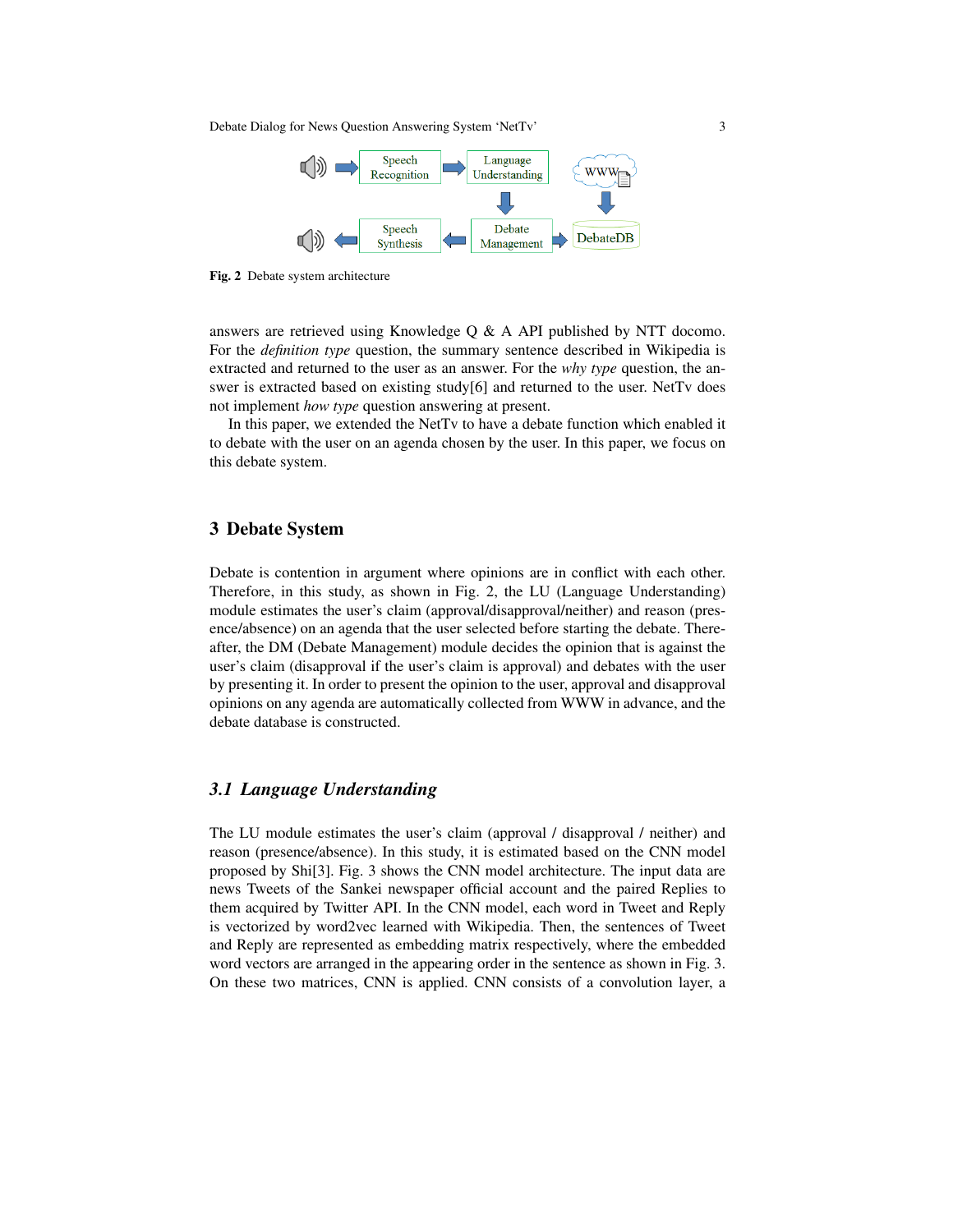

Fig. 3 CNN model architecture for claim estimation

max pooling layer, and a fully connected layer for each tweet and reply matrix, and concatenates reply and tweet information in max pooling layer. Thereafter, fully connected layer computes posterior probabilities of three claim classes (approval / disapproval / neither) or two reason classes (presence/absence) through softmax function.

# *3.2 Debate Database*

Debate database is constructed through a two-stage search method; initial search and re-search. In the initial search, when X is an agenda, a sentence "I agree (disagree) with X" is fed to the search API and web pages containing the expression "I agree (disagree) with X" are collected. Then texts are extracted from the collected web pages, and the query sentence as well as the proceeding and succeeding sentence are grouped as an opinion candidate. Here, as a query sentence used in the initial search, a number of synonymous expressions are used in addition to the expressions mentioned in the example.

In the re-search, frequent words are extracted as related words from the set of opinion candidates obtained in the initial search. The extracted set of related words is added to the end of "X agree (disagree)" and the web pages are collected by the extended query given to the search API. The text is extracted from the collected web pages, and a passage including three or more related words is obtained as an opinion candidate. The initial search and re-search as described above are implemented for approval and disapproval respectively. In this way, opinion candidates are collected.

However, since the opinion candidates obtained in the re-search are poor in quality, by filtering it, only high-quality opinions can be selected. As such a filter, we constructed SVM classifier that classifies approval and disapproval, using highquality opinion candidates obtained by initial search as SVM training data. Each opinion candidate obtained by initial search and re-search is fed to the constructed classifier, and the opinion candidates with score near the middle between the ap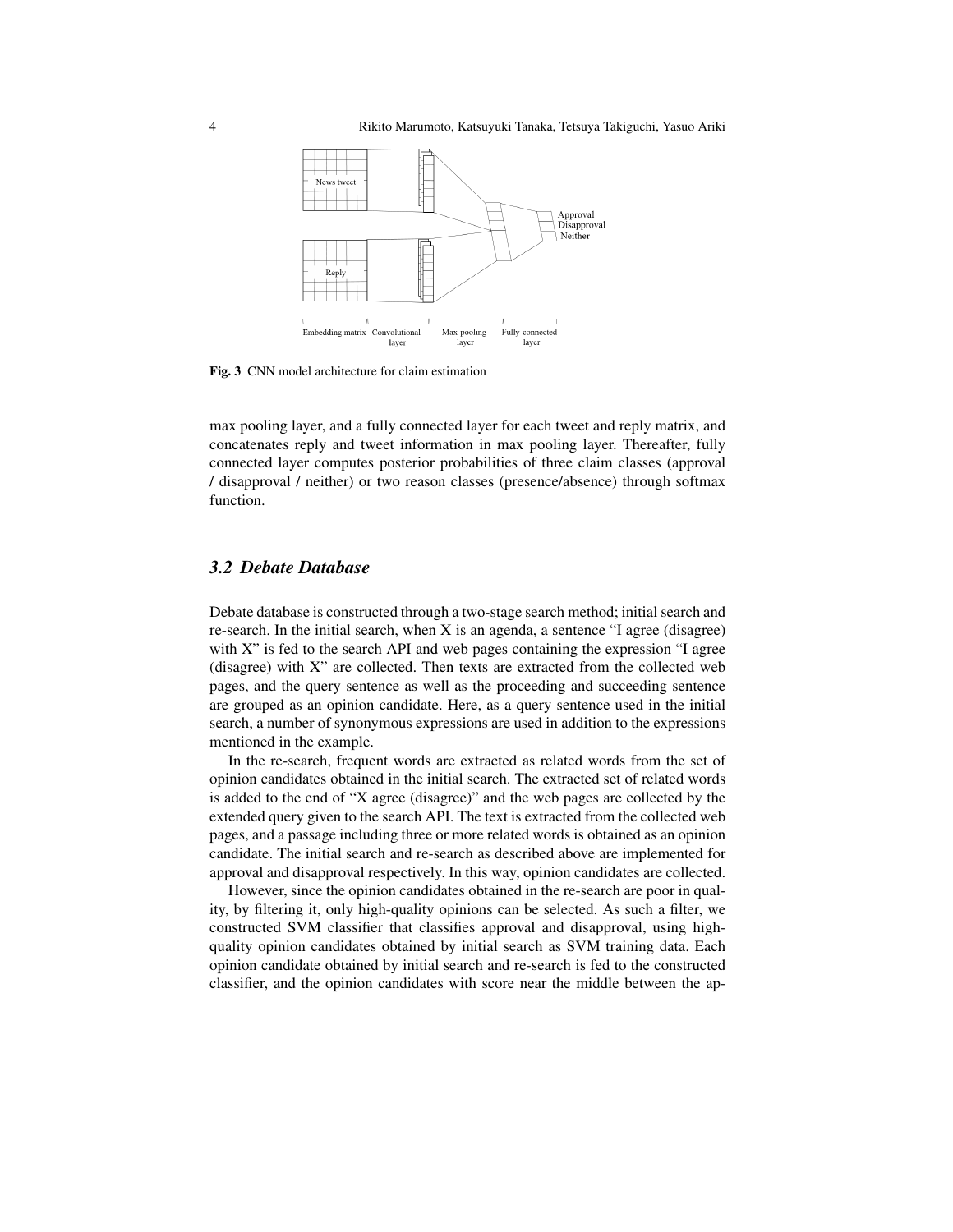proval and disapproval are omitted, and only high-quality opinion candidates are stored in the database. In addition, the obtained approval and disapproval opinion candidates are individually clustered using LDA (Latent Dirichlet Allocation), and each opinion class is stored in a database.

#### *3.3 Debate Management*

The debate management module generates the system utterance. In LU module described in Sect. 3.1, when the user's claim is estimated to be "neither", or when the reason is estimated to be "absence", the system generates an utterance that asks the user about a claim.

When the system estimates the user's claim and reason, the system selects an opinion from the debate database, which is against the user's claim. For example, if the user's claim is estimated to be "approval", the system utterance is selected from the disapproval opinion stored in the debate database. As for the selection method, except for the opinions that were selected in the past, a disapproval opinion whose cos similarity is high (not low for the sake of weak disapproval) with the user's utterance is selected. In addition, by presenting the opinion in a topic (class) different from the topic (class) presented to the user in the past, it is possible to present a wide range of opinions to the user.

# 4 Evaluation

First, classification experiments of claim(approval / disapproval / neither) and reason(presence / absence) are described. The training data are news Tweets of the Sankei newspaper official account and the paired Replies to them acquired by Twitter API. The number of training data in the claim classification is 1486 sentences (approval: 458, disapproval: 831, neither: 197), the number of training data in the reason classification is 1301 sentences (absence: 1083, presence: 218). In both classification experiments, 50 data were used for each class. The results are shown in Table 1. Accuracy was 80% in both the claim and the reason classification.

**Table 1** Experimental result (accuracy(%)) in the claim(approval / disapproval / neither) and reason(presence / absence)

|          | Claim Reason |
|----------|--------------|
| VNI 80.0 | ו וא         |

Then, a subjective evaluation experiment was conducted on the agenda items of "Casino bill", "Capital punishment" and "Resuming nuclear power plant operations". In the subjective evaluation experiment, eight subjects used the debate system and evaluated naturalness (whether the system response to the user's utterance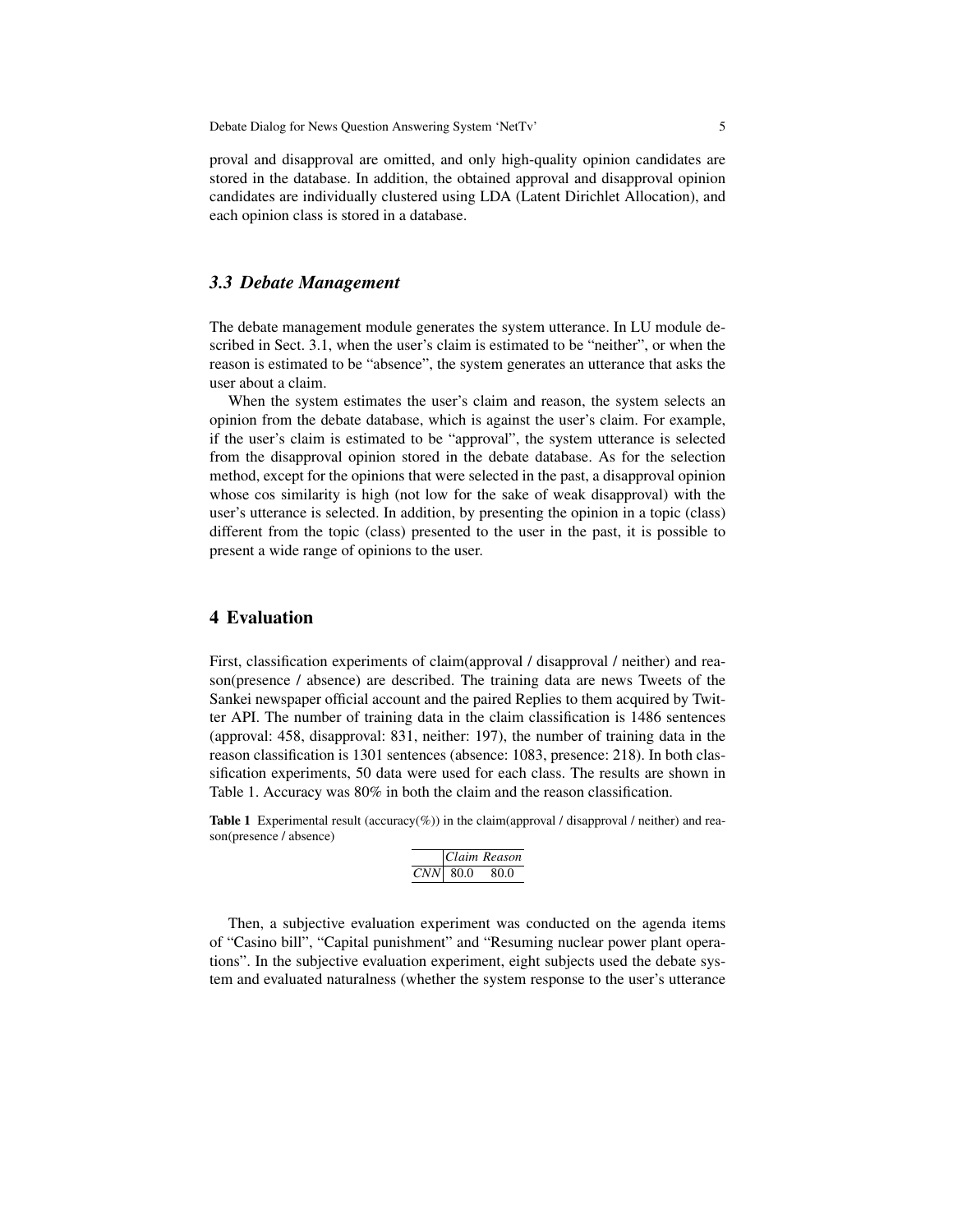was natural), deepness (whether the discussion was established), and user satisfaction (whether new knowledge was obtained) in 5 stages. Fig. 4 shows the results of subjective evaluation experiment. The results of naturalness and deepness are 2.24 and 2.38 points, respectively. The result of the user satisfaction shows three points, which is higher than the other evaluation indices, indicating that the user gains a certain degree of knowledge. In order to further improve user satisfaction, it is necessary to increase the number of opinions of DB and improve the quality of opinion.



Fig. 4 Experimental result of subjective evaluation

## 5 Dialog example

Below is an example of a dialog with the system in which the user approves of a casino bill that is on the agenda (Japanese sentences have been translated into English).

System : What do you think about the casino bill?

- User : I approve of the bill.
- System : Please tell me why.
- User : Since the bill would approve not just casinos, I think it would be good if it also approved the construction of recreational facilities, such as amusement parks.
- System : Personally, I'm opposed to the casinos. I don't know what they will be built for. If we want to get more foreign currency, we should focus on sightseeing. However, if Japanese people aren't allowed to enter the casino, I think it would be all right to build them.
- User : In fact, there are cases overseas in which casinos have been successful, so the construction of casinos would lead to an increase in the number of foreign tourists and also promote the economy.
- System : There are already many places that provide hospitality and meet the needs of tourists from overseas. Japan is a country that prohibits and criminalizes gambling. I disapprove of the casino bill, as I've stated above.
- User : Even if casinos are prohibited, I think it is necessary to increase the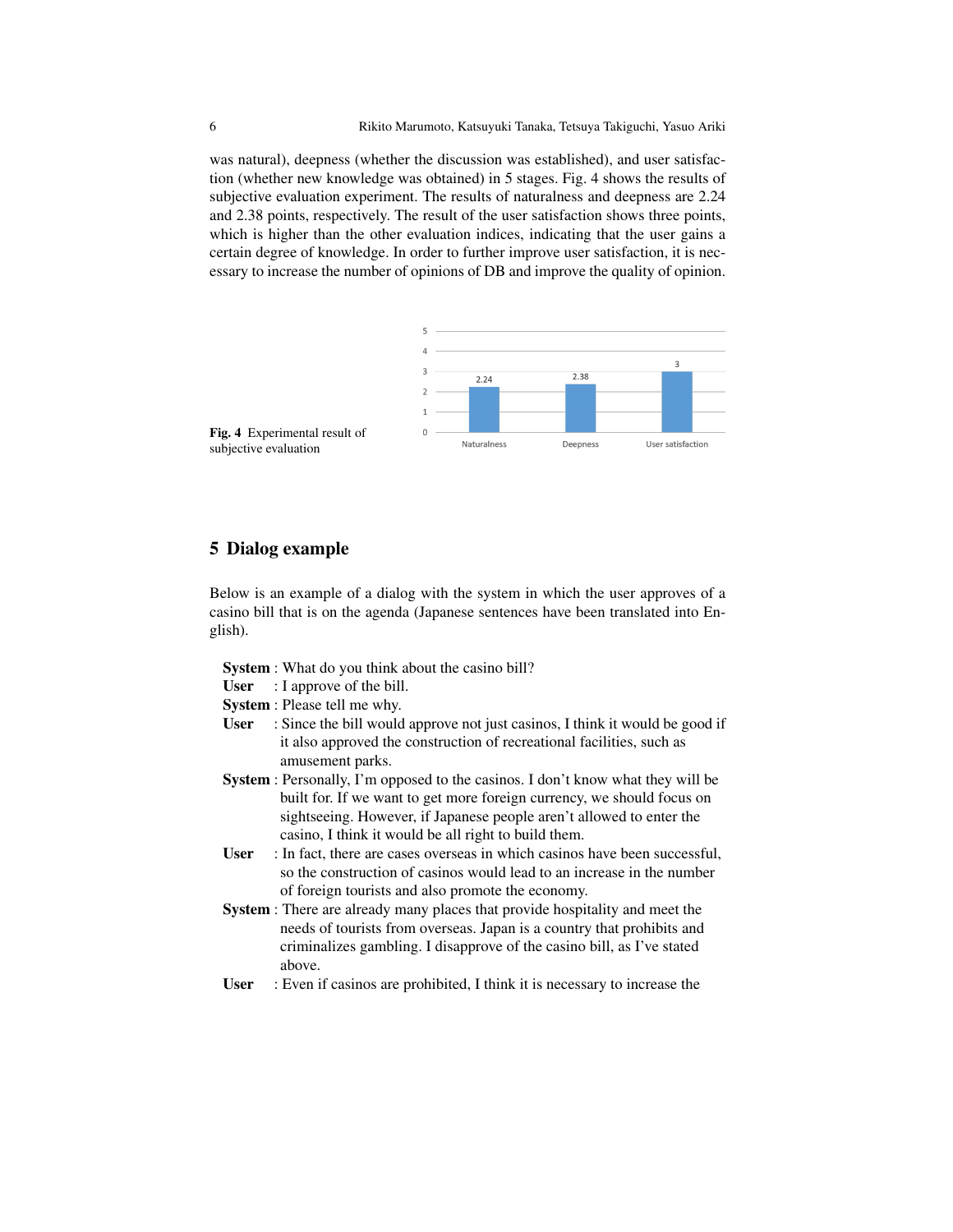number of tourists and promote economic growth for a prosperous future.

System : "Atlantic Club Casino" went out of business there were too many casinos and because the number of tourists who don't gamble increased. As a result, many workers whose jobs were related to the casino were laid off, and eventually the regional economy collapsed.

(Several phrases are omitted due to the length of the sentences.)

- User  $\therefore$  Is that so ... ?
- System : There are also the following opinions. The government's purpose in allowing casinos is not the expected tax revenue, but the increase in the number of tourist and the resulting stimulus to the tourism industry and to regional development. Tax revenue from casinos is small, totaling 2-3 trillion yen at most, and the return rate is 97- 98%, isn't it? If you take into account the tax incentives that will be given to the casinos, the tax revenue will be insignificant, I think.

As shown in the dialog example above, there may be a gap between the user's utterance and the system's response to it. One reason is that the number of opinions stored in the DB is small, and it is also necessary to devise how to collect highquality opinion candidates. Since the opinion presented to the user is obtained from the web, the debate system has some possibility to present an opinion containing the wrong information to the user. This problem must be dealt with carefully in near future.

## 6 Conclusion

In this paper, we proposed a debate system in order to help users to understand news deeply in the news information retrieval and question answering system "NetTv". In the debate system, we first estimate the user's utterance claim (approval/disapproval/neither) and reason (presence/absence) using the CNN model. Thereafter, we developed a debate system which could present an opinion against the user's claim by searching from the debate database where opinions are stored by extracting from the Web for any agenda. From the result of subjective evaluation, we show that the debate system gives new knowledge and clarify the present problem of the debate system.

#### **References**

- 1. Lori Lamel *et al.*. User evaluation of the mask kiosk. *Speech Communication*, pp. 131-139, 2002D
- 2. Koichiro Yoshino and Tatsuya Kawahara. News Navigation System based on Proactive Dialogue Strategy. *Int'l Workshop Spoken Dialogue Systems*, 2015D